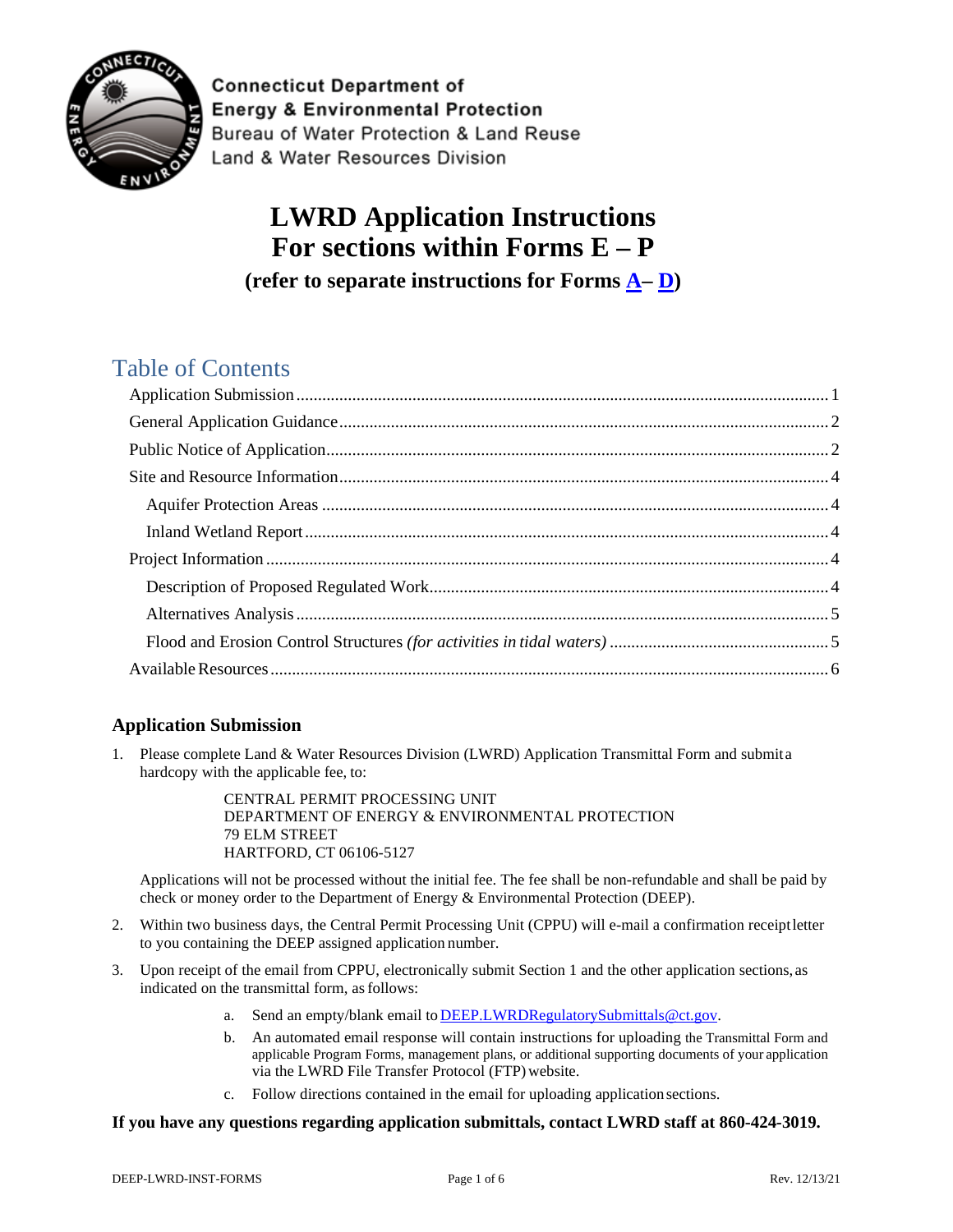## <span id="page-1-0"></span>**General Application Guidance**

*Pre-application coordination with LWRD staff is strongly recommended prior to application submission*. To speak with an analyst or engineer, call LWRD at 860-424-3019. Once you have a staff contact, e-mail a project location map with any preliminary project information.

The applicant is responsible for identifying all affected natural resources and demonstrating that: the project is consistent with all applicable statutory policies, standards and criteria; all potential adverse impacts have been mitigated to the greatest extent practicable; and any remaining adverse impacts are acceptable.

The level of detail required to fully answer each question is related to the scale and scope of the proposed project. Applicants are requested to provide a thorough description of the proposed project and answer each question as it applies to the work and impacts of that work. More detail is required for a large and complex project than for a small and relatively simple project. Complete and accurate information will prevent unnecessary delays in processing your permit application and may help avoid rejection of your application.

When submitting your permit application, label your supporting documents as directed on your application form and always include, on each document, the applicant's name. When additional space is necessary to answer a question, please insert additional sheets by the appropriate question. Label each sheet with the applicant's name, along with the corresponding part and question numbers. You should retain a copy of all documents for your files.

## <span id="page-1-1"></span>**Public Notice of Application**

Section 22a-6g of the Connecticut General Statutes imposes public notification requirements on applicants for certain licenses issued by DEEP. A public notice is required to be posted for Structures, Dredging & Fill, Tidal Wetland, Tidal and Non-Tidal Section 401 Water Quality Certification, Inland Wetlands and Watercourses, and Nonconsumptive Diversion applications.

In order to comply with these requirements, you must:

- 1. Publish notice of the license application in a newspaper of general circulation in the area potentially affected by the activity that is the subject of your application. Refer to the list of [newspapers of general circulation](https://portal.ct.gov/-/media/DEEP/Permits_and_Licenses/newspaperspdf.pdf?la=en) in Connecticut.
- 2. This notice *must follow the format* specified at the end of these instructions and must be published *before* you submit your application to DEEP.
- 3. Send a copy of the published notice to the chief elected official of the municipality in which the regulated activity is proposed. The chief elected official is generally the mayor, 1st selectman, town manager or the chairman or president of the town council, depending on the municipality's form of government. The municipality's website is the best source for contact information.
- 4. Include, with a copy of the published notice, a completed Certification of Notice found in [Common Forms](https://portal.ct.gov/DEEP/Permits-and-Licenses/Common-Forms)  [\(portal.ct.gov\)](https://portal.ct.gov/DEEP/Permits-and-Licenses/Common-Forms) (DEEP-APP-005A) as an attachment with the license application. The copy of the published notice must be a photocopy of the newspaper page that displays the notice, the name of the newspaper and the date of publication. The Certification of Notice Form - Notice of Application asks you to:
	- a) specify the date and newspaper in which the notice was published;
	- b) certify that a copy of the notice was provided to the chief elected municipal official;and
	- c) identify the municipal official(s) to whom the notice was provided

If you have any questions about these notice requirements, contact LWRD at 860-424-3019. In addition, DEEP may notify you that other forms of notice are required, including the posting of a sign in accordance with CGS section 22a-6*l*.

*Your application will not be processed until DEEP receives the notice copy as described above and a completed Certification of Notice Form - Notice of Application.*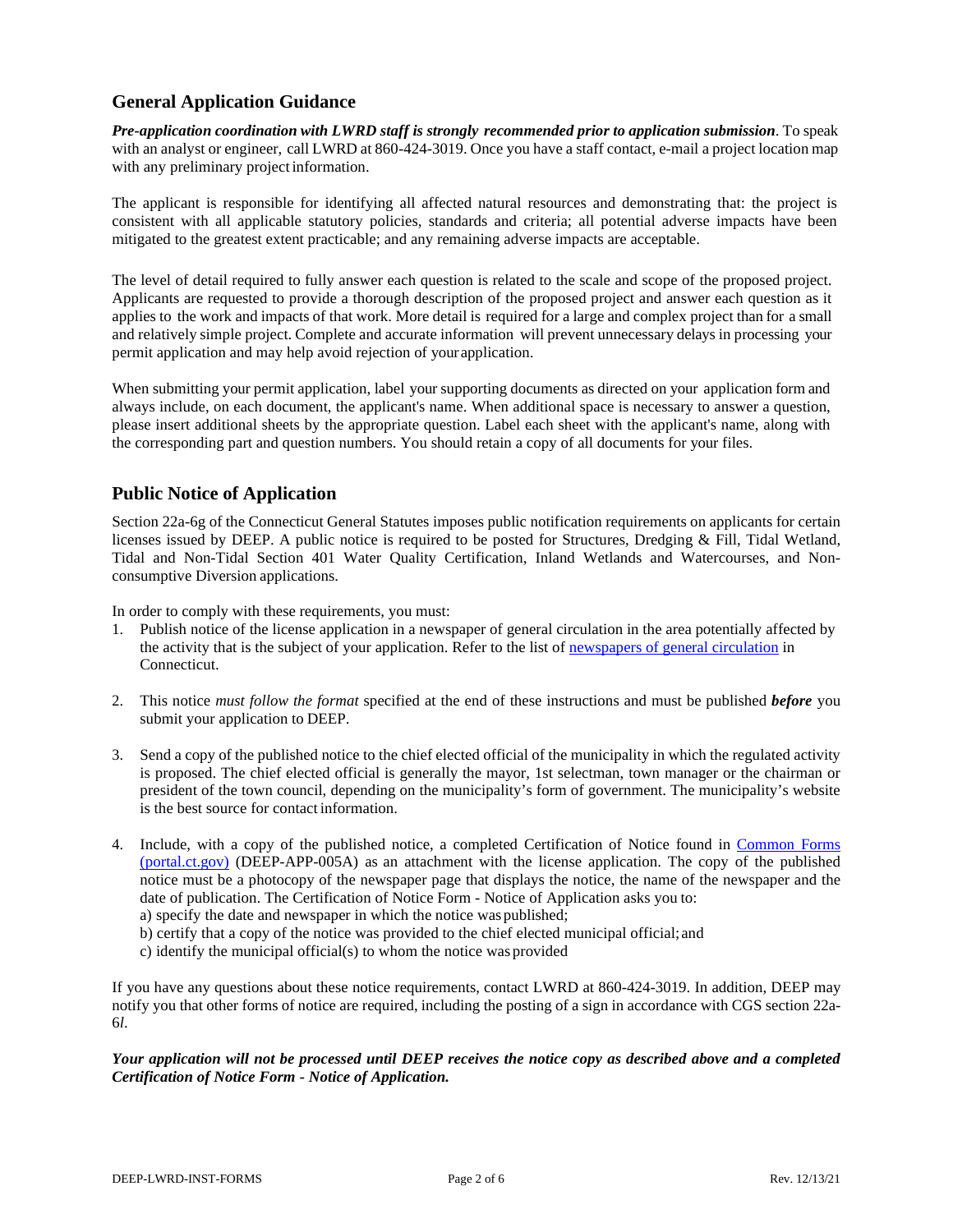Also, when the application review is complete and LWRD has made a tentative decision on your license application, DEEP will publish a Notice of Tentative Determination in the newspaper. Please note that you will receive an invoice for this public notice fee and you will be responsible forpayment.

The following format must be used when publishing notice of an application. The format contains instructions in brackets. You must insert the appropriate information to replace the instructions in the brackets. Be sure to *delete* all instructions that are specified in brackets, in bold and in uppercase type. When a choice is specified in brackets, do not include any of the words in brackets unless they specifically apply to the activity you intend to conduct.

#### Notice of Permit Application

Town(s): [**LIST ALL TOWNS IN WHICH THE REGULATED ACTIVITY IS LOCATED**]

Notice is hereby given that [**INSERT APPLICANT NAME**] (the "applicant") of [**INSERT APPLICANT ADDRESS**] will submit to the Department of Energy & Environmental Protection an application under Connecticut General Statutes Section(s) [**SELECT ONLY THE STATUTE NUMBER(S) CORRESPONDING TO THE LICENSE(S) REQUESTED:**

22a-32 **(TIDAL WETLANDS);**

22a-361 **(STRUCTURES, DREDGING AND FILL);**

22a-39 **(INLAND WETLANDS AND WATERCOURSES);**

22a-369 **(NON-CONSUMPTIVE WATER DIVERSION);**

**AND/OR** Section 401 of the Federal Clean Water Act, 33 U.S.C. 1341 **(401 WATER QUALITY CERTIFICATE).**

**NOTE: IF THE APPLICATION IS LIMITED TO JUST A REQUEST FOR 401 WATER QUALITY CERTIFICATION, DELETE THE WORDS "CONNECTICUT GENERAL STATUTES" FROM THE ABOVE TEXT**]

Specifically, the applicant proposes to [**INSERT A BRIEF DESCRIPTION OF THE PROPOSED ACTIVITY AND ITS PURPOSE].** The proposed activity will take place at [**INSERT THE STREET ADDRESS OR IF NOT AT A STREET ADDRESS GIVE THE SPECIFIC LOCATION OF THE PROPOSED ACTIVITY WITH REFERENCE TO FIXED LANDMARKS E.G., ROADWAY INTERSECTIONS, BRIDGES, OR OTHER STRUCTURES**]. The proposed activity will potentially affect: **[INSERT LIST OF NATURAL RESOURCES POTENTIALLY AFFECTED BY SUCH ACTIVITY (I.E., COASTAL OR AQUATIC RESOURCES; SPECIFIC SURFACE OR GROUND WATER AND NAME OF WATERBODY IF APPLICABLE; INLAND WETLANDS, RESOURCES; AIR; FOREST LAND, TIDAL WETLANDS)**.**]**

Interested persons may obtain copies of the application from [**INSERT NAME, E-MAIL, MAILING ADDRESS AND TELEPHONE NUMBER OF THE APPLICANT'S REPRESENTATIVE**].

The application will be available for inspection at the Department of Energy  $\&$  Environmental Protection, Land  $\&$ Water Resources Division, 79 Elm Street, Hartford, CT 06106-5127, telephone 860-424-3019 from 8:30 to 4:30 Monday through Friday. Please call in advance to schedule review of the application.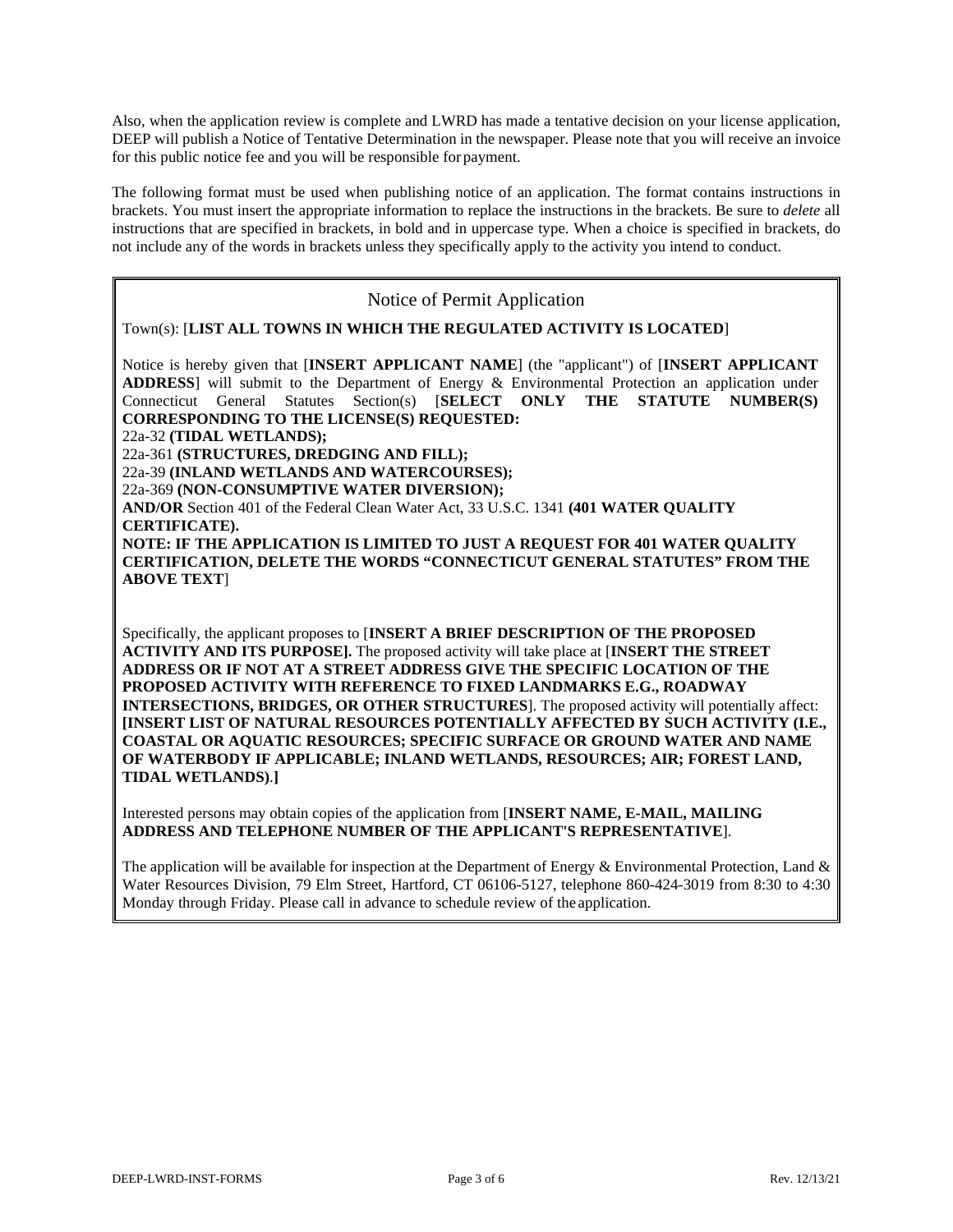## <span id="page-3-0"></span>**Site and Resource Information**

#### <span id="page-3-1"></span>**Aquifer Protection Areas**

Aquifer protection areas are defined in CGS section 22a-354a through 22a-354bb and are the areas that contribute water to public water supply wells. Many towns within the state are required to establish Aquifer Protection Areas. Level A areas are final, regulated areas under the aquifer protection program. Level B areas are preliminary approximations of aquifer protection areas that have not yet been mapped to final standards, so the shape of the area may change when final mapping is completed. Level B maps provide an approximation of the Aquifer Protection Areas.

Review the [Aquifer Protection Area Maps](https://portal.ct.gov/DEEP/Aquifer-Protection-and-Groundwater/Aquifer-Protection/Aquifer-Protection-Area-Maps) to determine if your site is located in a Level A or Level B mapped aquifer protection area and check the appropriate box.

If your site is within a Level A aquifer protection area and your business is registered with either the local aquifer protection agency or DEEP, then no action isrequired.

If your site is within a Level A aquifer protection area and your business is not already registered, check the [Table of Regulated Land Uses](https://portal.ct.gov/-/media/DEEP/aquifer_protection/municipal_manual/14Appendicespdf#page=2.pdf?la=en) to determine if your activity is required to be registered under the Aquifer Protection Area Program. If you determine your activity is required to be registered, then contact the local aquifer protection agent or DEEP to take appropriate actions.

If your site is within a Level B Aquifer Protection Area, then no action is required at this time. However, you may be required to register under the Aquifer Protection Area Program in the future when the area is delineated as Level A.

For more information on the Aquifer Protection Area Program visit the DEEP website at [Aquifer Protection](https://portal.ct.gov/DEEP/Aquifer-Protection-and-Groundwater/Aquifer-Protection/Aquifer-Protection-Program)  [Area](https://portal.ct.gov/DEEP/Aquifer-Protection-and-Groundwater/Aquifer-Protection/Aquifer-Protection-Program) or contact the program at 860-424-3019.

#### <span id="page-3-2"></span>**Inland Wetland Report**

Please use the following format for wetland reports:

- I. **Introduction**  date, purpose of study, client, location, and relevant sitehistory
- II. **Methodology**  Use CT defined inland wetlands and watercourses method and Federal delineation method. Limit to a paragraph.
- III. **Results**  describe the wetland type, dominant vegetation, soils, hydrology, landscape positionand watercourses. Describe adjacent upland and transition area. End with report author's name and qualification.

**Appendix A** – location map, wetland maps with soil units produced from on-site soil investigation (include location of watercourses on map)

- **Appendix B**  Corps Wetland Determination Data Form Northcentral and Northeast Region
- **Appendix C** photos
- **Appendix D**  Wetland Function –Value Evaluation Form, from The Highway Methodology Workbook Supplement

**Appendix E** – Include impact assessment

Please DO NOT include project details, regulatory definitions, NWI descriptions or definitions and language from the Wetland Delineation Manual.

## <span id="page-3-3"></span>**Project Information**

#### <span id="page-3-4"></span>**Description of Proposed Regulated Work**

Describe the proposed regulated work and activities in a detailed narrative. The following list describes the type of information necessary to fully describe the proposed work. This list is not all-inclusive. The types and level of detailed information required is dependent upon the magnitude of the project and the resources potentially affected by it. The description of the proposal must include at least the following items, as applicable:

- $\Box$  a description of proposed work and structures, including the dimensions and areal extent of such activities;
- $\Box$  a description of proposed uses of adjacent uplands (areas landward of the regulatory limit at the site);
- $\Box$  if proposed structure(s) are to be located within a flood hazard area (i.e., A-Zone, V-Zoneor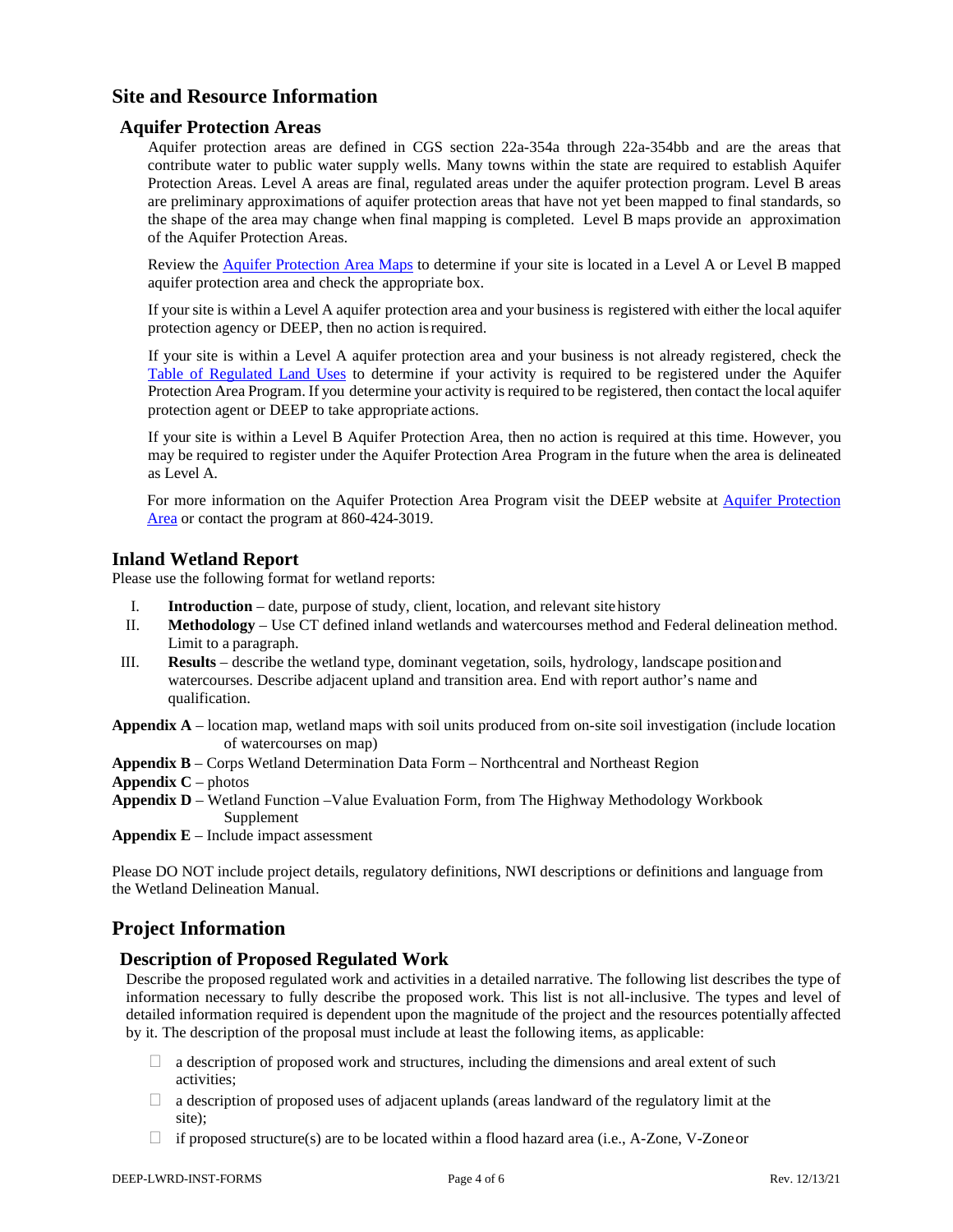floodway), as identified on local FEMA Flood Insurance Rate Maps (FIRM) or floodway maps, a description of how such structure(s) will be elevated and flood-proofed and how emergency access and egress will be provided (i.e. evacuation plans);

- $\Box$  identification and location of proposed utilities including fuel, sewer, water, a n d electrical;
- $\Box$  the volume of fill material to be placed or the volume of material to be dredged or excavated (calculations of volume should take into consideration the reasonable expectation ofoverdredging);
- $\Box$  the type and source of anyfill material to be used; and
- $\Box$  a description of proposed changes to any stormwater runoff system including details pertaining to collection, retention and discharge.

Describe the construction activities involved for the project, including the following:

- $\Box$  Detail the construction method and the sequencing of the construction activities and incidental work associated with the proposed work, including the creation of temporary access ways, blasting and the placement of cofferdams;
- $\Box$  Describe the method for placement of any fill;
- $\Box$  Specify the type and number of construction equipment to be used and identify the areas where equipment and materials will be stockpiled, staged and stored;
- $\Box$  Identify all possible alternative construction methodologies that might be employed. Be as specific as possible in describing the construction techniques so that any potential adverse impacts of each alternative and consistency with standards and policies identified in the applicable statutes and regulations can beevaluated.

#### <span id="page-4-0"></span>**Alternatives Analysis**

Provide an analysis demonstrating whether there are any feasible alternatives that would avoid or further minimize adverse impacts to resources, and when applicable, to navigation or public trust encroachment. Alternatives may include but are not limited to:

- $\Box$  reducing the scope, size or type of the design;
- $\Box$  alternate locations for the proposed work including the use or purchase of an alternate site; and
- $\Box$  use of alternative design or construction methodologies for the proposed work.

Discuss the reasons why or how the proposed project meets the statutory and regulatory standards for approval in light of these remaining adverse impacts.

#### **Flood and Erosion Control Structures** *(for activities in tidal waters)*

Shoreline erosion or stabilization structures are defined as any structure the purpose or effect of which is to control flooding or erosion from tidal, coastal or navigable waters and includes breakwaters, bulkheads, groins, jetties, revetments, riprap, seawalls and the placement of concrete, rocks or other significant barriers to the flow of flood waters or the movement of sediments along the shoreline. For projects that include the construction of a shoreline erosion or stabilization structures, breakwaters or wave attenuators, provide the following information:

**A.** A written analysis of alternatives to the proposed structure, which demonstrates the following:

- 1. if and why non-structural flood and erosion control measures are notfeasible;
- 2. if and why the structural alternative proposed is necessary and unavoidable to protect infrastructural facilities, water-dependent uses or inhabited structures existing prior to 1995;
- 3. if and why there are no alternatives with less environmental impact; and
- 4. that access to or along the public lands and waters waterward of mean high water is not unreasonably impaired by the structure.
- **B.** A description of the level of protection (i.e., storm event frequency) intended to be provided by the proposed structure and its anticipated longevity.
- **C.** An analysis of the impacts of the structure(s) upon the following:
	- 1. erosion or sedimentation of adjacent properties;
	- 2. erosion or sedimentation of land, wetlands or waters located seaward of the structure; and
	- 3. longshore or onshore/offshore transport of sediment.